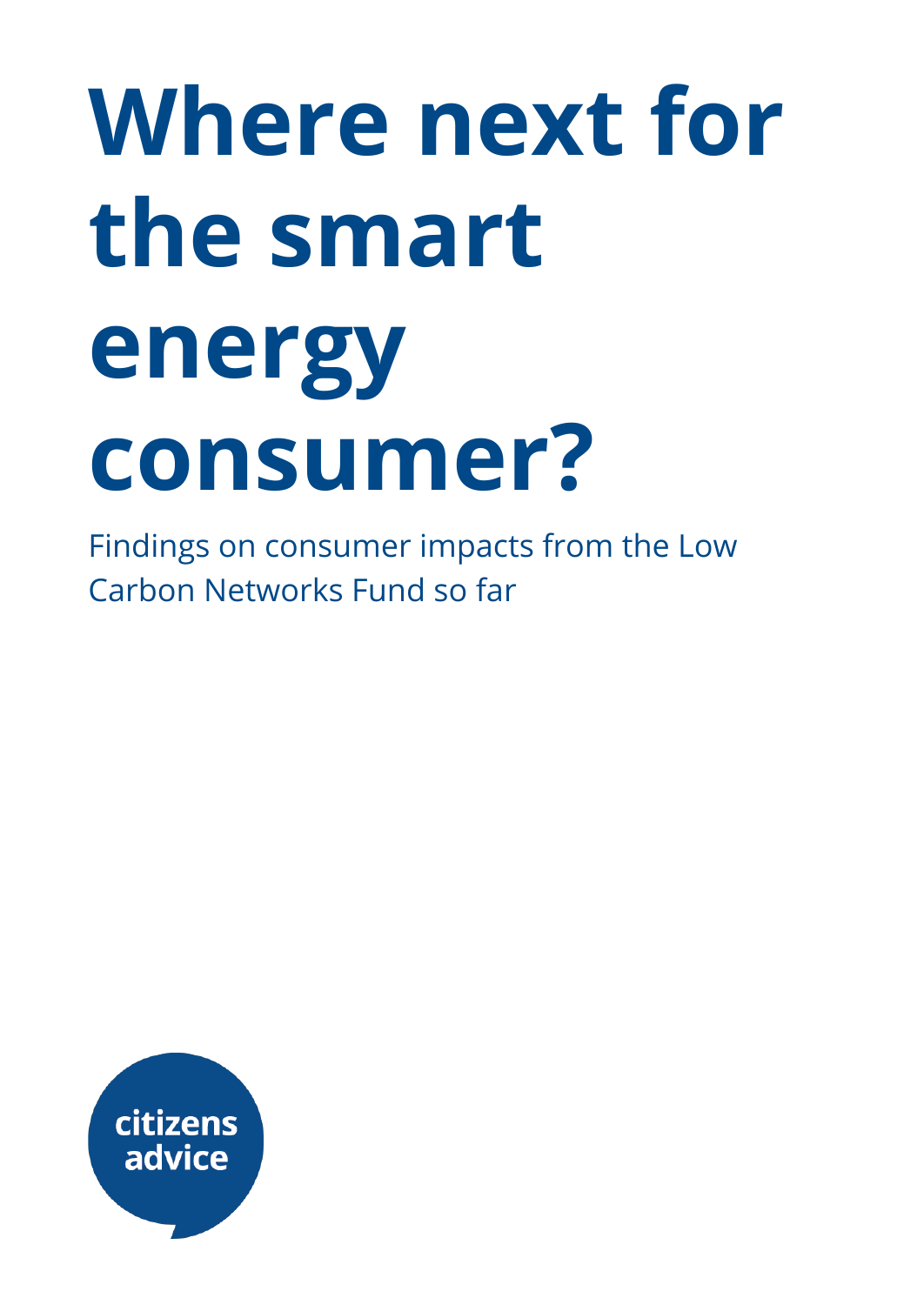# **About this report**

To explore future consumer issues within a changing energy system, in March 2015 Citizens Advice commissioned a report from SE <sup>2</sup> Ltd on the latest findings from current innovation trials. The full research can be downloaded here: **Capturing the findings on [consumer](http://www.citizensadvice.org.uk/index/policy/policy_publications/er_fuel_water_post_digital_telecoms/consumer_impacts_from_low_carbon_networks_fund_projects.htm) impacts from Low Carbon [Network](http://www.citizensadvice.org.uk/index/policy/policy_publications/er_fuel_water_post_digital_telecoms/consumer_impacts_from_low_carbon_networks_fund_projects.htm) Fund projects**.

This report takes stock of the findings from that research, and also of discussions from a workshop with stakeholders held to mark its publication. From these, as well as at a number of pointers for next steps, we have arrived at five specific recommendations for the development of current and future energy innovation (see next page).

One thing that stands out from the research is that there is not just one smart grid, either physically or conceptually. To reflect the range of possible impacts for consumers, we break these down into four areas, moving from innovations requiring the most active consumer input to those where the consumer is most passive: **smart saving**; **shifting usage**; **new technology**; and **behind the scenes**. Lastly, considering all of these together, we ask **what next** for innovation if it is to continue to serve energy consumers' needs?

*Views? Questions? Please contact* [conrad.steel@citizensadvice.org.uk](mailto:conrad.steel@citizensadvice.org.uk)*. Follow us at* @CABenergy.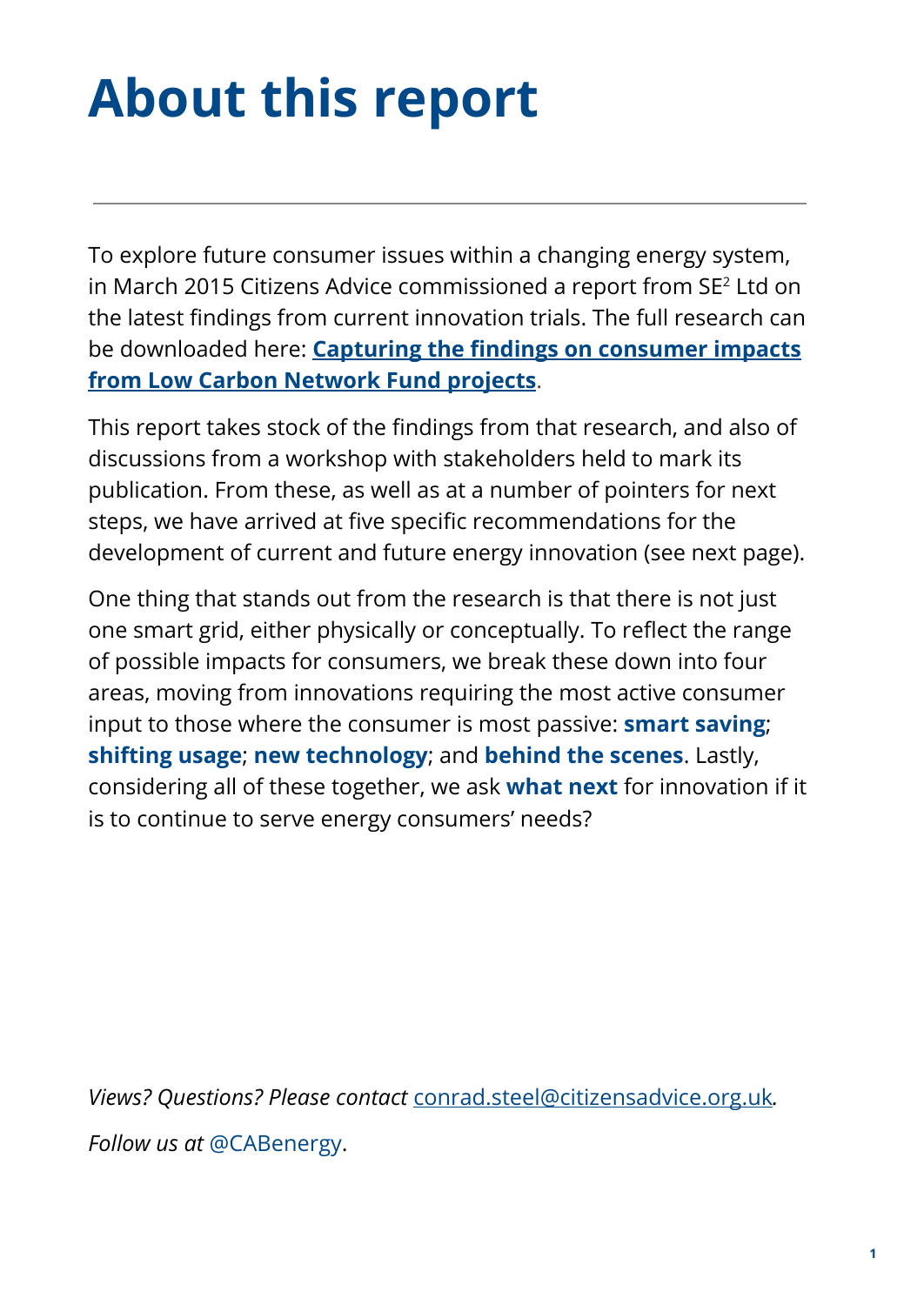# **Recommendations**

**Recommendation 1** Future projects based on behaviour change and efficiency should align with existing local initiatives. Smart grids should be a facilitator of local delivery of energy efficiency, not a rival or duplicate.

**Recommendation 2** Responses to domestic demand-side response still need more systematic testing, including the influence of demographics, price signals parameters and use of household automation. There should also be investigation of how 'safety nets' for limiting participants' financial liability could be made viable as business as usual, not just an unrealistic feature of trials. Future projects should aim to test these variables, and Ofgem should provide a detailed cross-referencing of the data already available.

**Recommendation 3**Low carbon technologies, and in particular electric vehicles, should be seen as a key enabler for domestic demand side response. They can be flexible with little disruption to the consumer, and they should offer a chance to engage consumers around new behaviours and attitudes.

**Recommendation 4** A standard framework should be provided for projects taking part in the Network Innovation Competition to monitor complaints, participant demographics and satisfaction and attitudes. The last could be captured by a standardised exit survey at the end of each project.

**Recommendation 5**To speed up dissemination and implementation of results from the LCNF, Ofgem should publish an annual round-up of network innovation projects (summarising both new findings and the deployment of ideas from completed projects) and a series of short thematic reports on LCNF findings so far.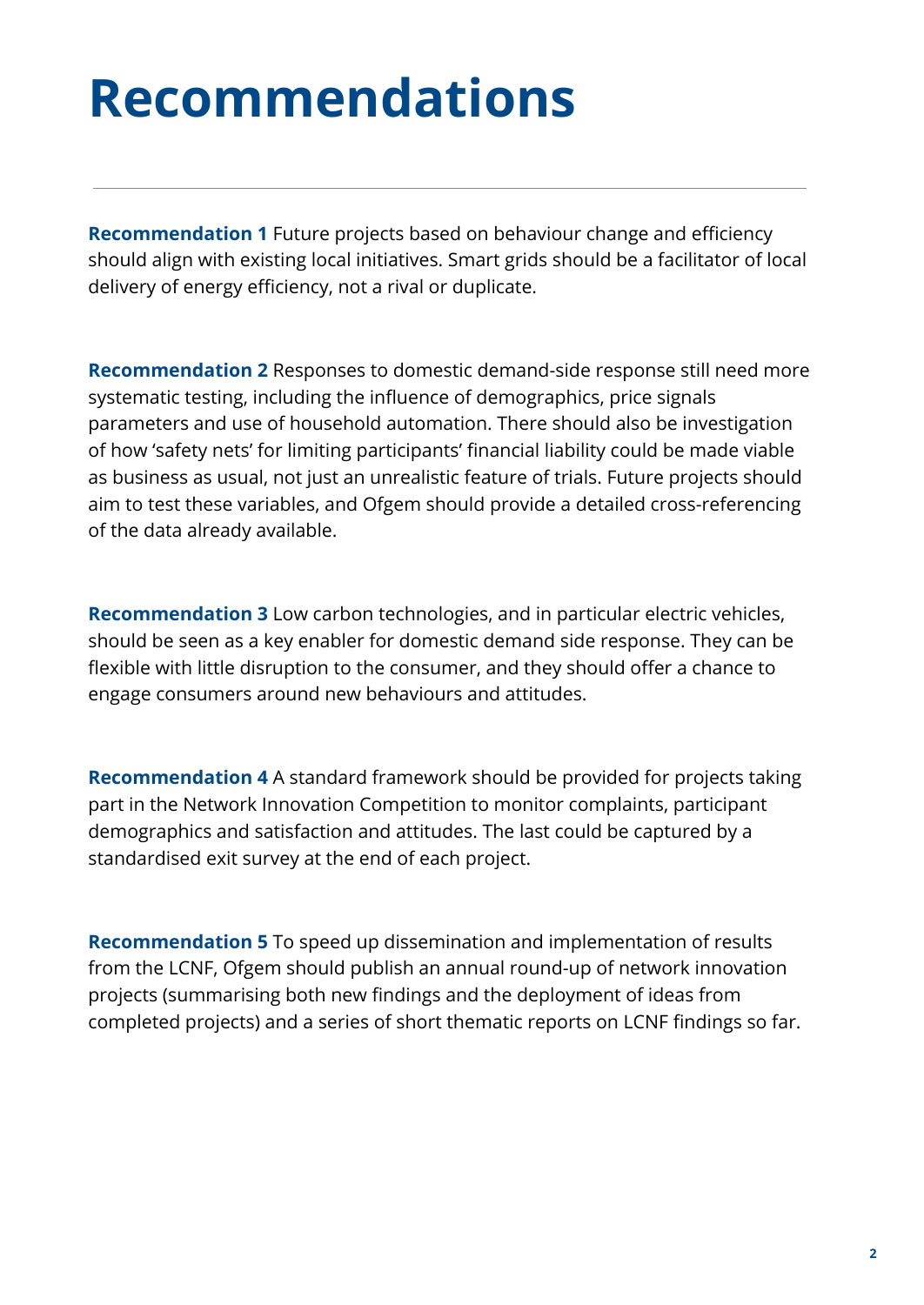### **Introduction: taking stock of the LCNF**

Our electricity networks are changing. With a growing need to incorporate more renewable energy sources while maintaining security and affordability of supply, network companies are facing regulatory pressure to rethink their technical and commercial processes in novel and innovative ways. A new class of 'smart grids' is taking shape, characterised by more flexibility, more communications and more IT being used to monitor and respond to energy flows in real time. At the forefront of this innovation are the projects being carried out under the LCNF (see box).

The Low Carbon Networks Fund (LCNF) was set up by Ofgem to stimulate innovation in electricity networks. Between 2010 to 2015, £500m was made available for new trials and partnership projects.

Thanks to this funding, around 60 projects have now been completed or are underway. New LCNF funding is now closed, but its place will be taken by a similar scheme, the Networks Innovation Competition. Our researchers spoke to the 13 projects that have worked most closely with domestic consumers.

Consumers have a lot to gain from these bill payer-funded projects. Between them, they should enable around £900m of savings over the course of the next price control (the regulatory period over which Ofgem sets the networks' allowed spending, now running 2015-23). They could also deliver other benefits such as improved reliability and a smoother, simpler customer experience. But some of the new measures now being considered may carry a risk for consumers as well. Mishandled, consumers could see a service that has generally been simple, standardised and essentially invisible - the supply of electricity to their homes - become increasingly complex.

This is the context for our recent research into what has been learned about the consumer impacts of smart grids, good and bad, from the LCNF so far. Three reasons led us to commission this research:

- **Trial results are starting to become available**as some of the larger projects complete, creating valuable new insights and raising new questions...
- ...but there has been **too little focus on the consumer experience** as opposed to the technical outcomes in findings and conclusions to date...
- ...and there has been **too little collation of findings**, making it difficult to compare results or gain a comprehensive overview from different projects.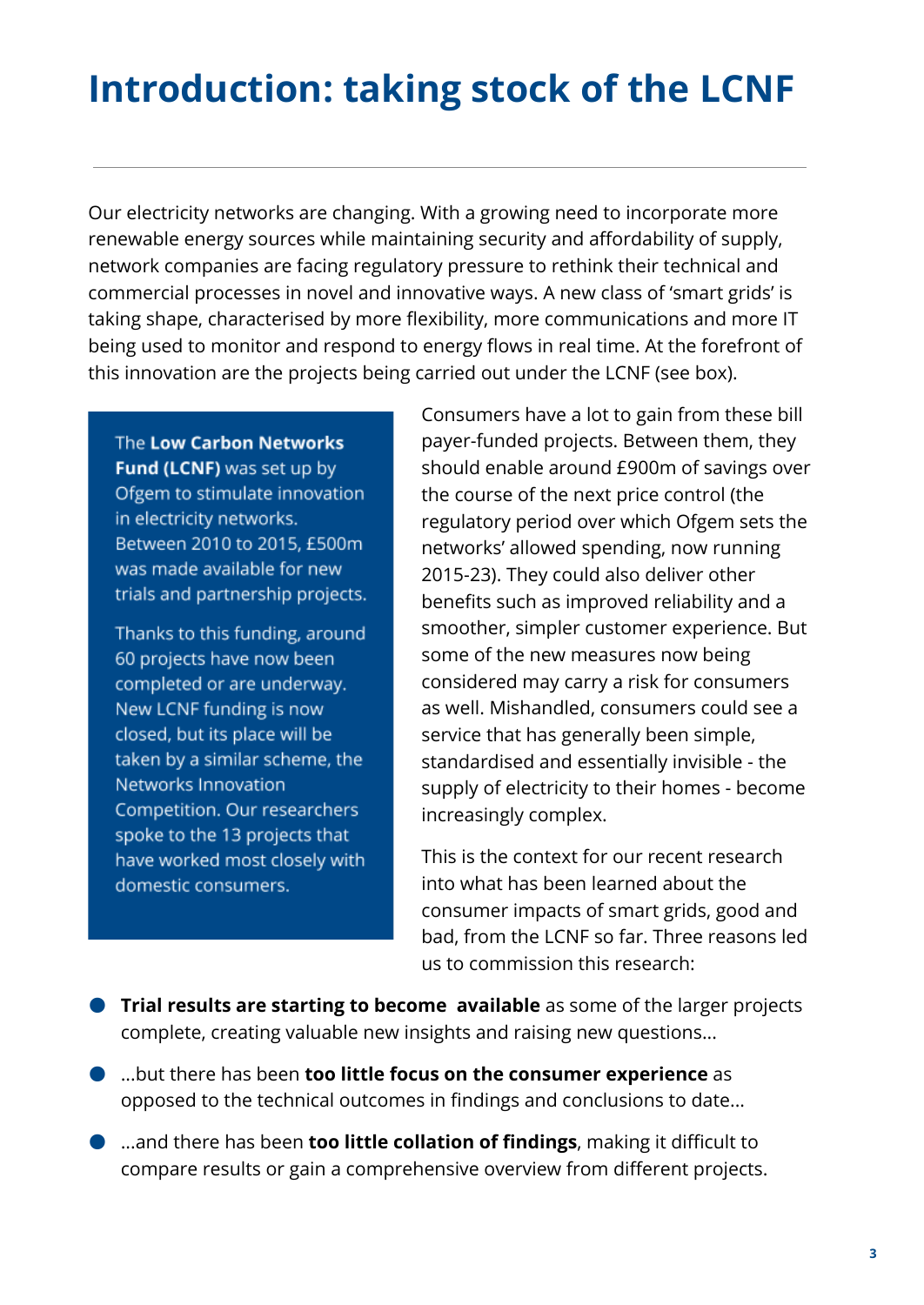# **Smart saving: behaviour change, fabric efficiency and community schemes**

Energy efficiency and community schemes can cut bills and increase sustainability at the same time. The benefits and challenges are well known, but smart grid innovation may open up new dimensions. For example, interactive feedback loops can use data to create and reinforce good energy behaviour. The growing need for flexibility on the network may also increase the value of community energy action.

#### Where next

- Our research found that the big challenge in this area is customer engagement, and the key to success is often a local approach. Many local energy initiatives already exist, so working with councils and community groups - as several projects have done - is a key way for smart grids to build on this potential. 1
- Energy efficiency and behaviour change are multifaceted issues, and projects and policy need to join up the full range of issues involved. For example, demand-side response and the use of heat pumps depend on good home insulation, as this makes heating flexible. Efficiency standards and behaviour change frameworks will be vital groundwork for future developments.
- Several LCNF projects have found it hard to motivate enough behaviour change to have a significant impact at network level. Partly this is due to a tendency to focus either on groups who have already 'gone green', or on disadvantaged groups who are harder to engage. To identify the right target groups, can new data and profiling help? Or is it just about finding the happy medium between those who have gone green already and those with no interest in doing so?

**Recommendation 1 Future projects based on behaviour change and efficiency should align with existing local initiatives. Smart grids should be a facilitator local delivery of energy efficiency, not a rival or duplicate.**

Relevant projects include: Ashton Hayes, Energywise, Less is More, My Electric Avenue, New Thames Valley Vision, NINES, SAVE, Smart Hooky, SoLA Bristol.

<sup>1</sup> For more on the need for local delivery, see: Citizens Advice. (2015) *Closer to Home: [Developing](https://www.citizensadvice.org.uk/Global/CitizensAdvice/essential%20services%20publications/Closer-to-home-report-final.pdf) a [framework](https://www.citizensadvice.org.uk/Global/CitizensAdvice/essential%20services%20publications/Closer-to-home-report-final.pdf) for greater locally led delivery of energy efficiency and fuel poverty services*.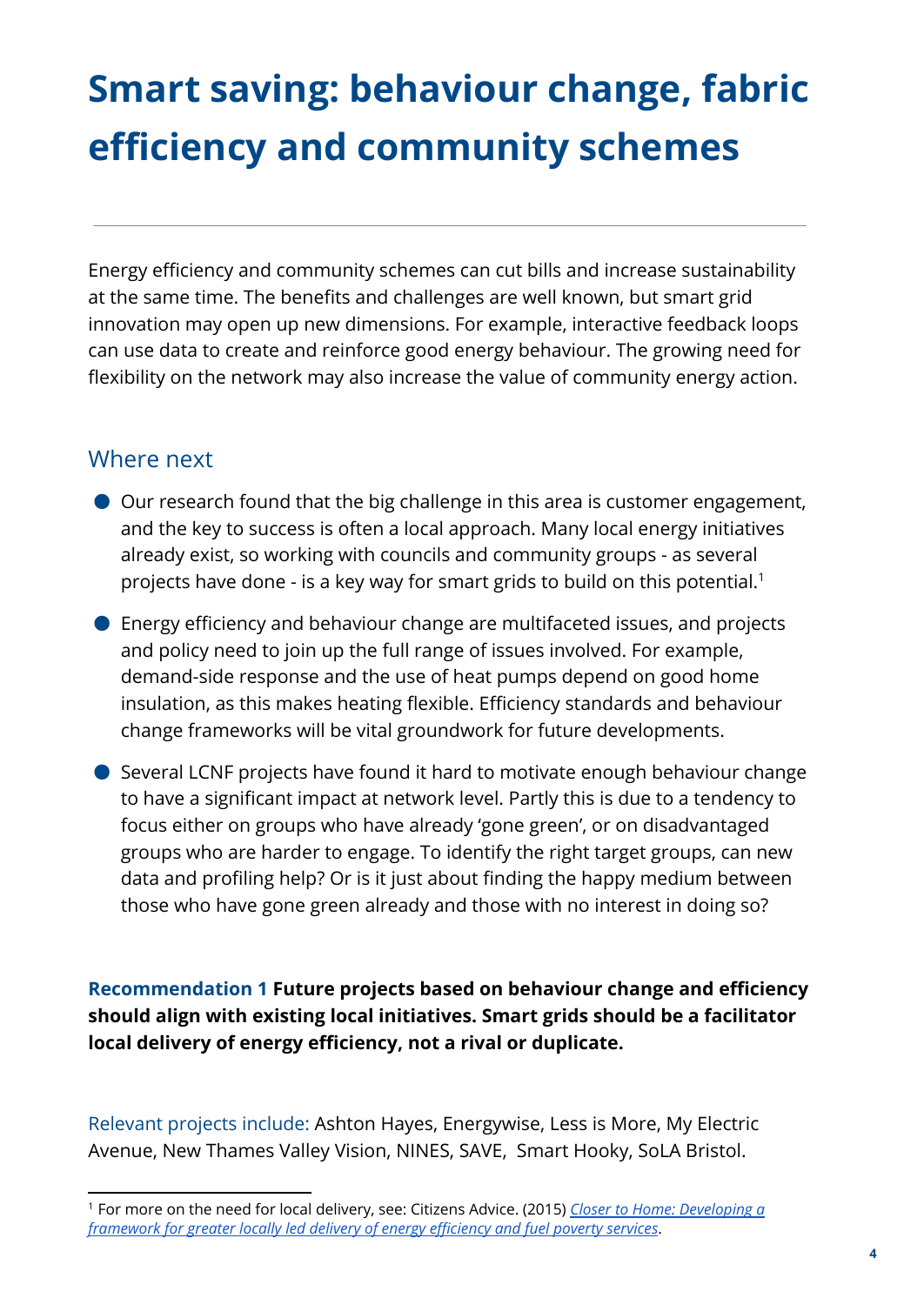## **Shifting usage: demand-side response**

Of all the impacts smart grids may have on energy consumers, demand-side response (DSR) has the potential to be the most direct. Encouraging consumers to change when they use electricity could deliver major benefits to decarbonisation and affordability in future, if it can be made accessible, safe and fair. $<sup>2</sup>$  There are</sup> questions about how and when this resource will be commercially viable. But the work of several LCNF trials gives major insight into the opportunities DSR may offer.

#### Where next

- It is now well understood that time-of-use tariffs may create winners and losers. The research shows that trials have produced different results, but all find a large group end up paying more than with a flat tariff. There are many ways consumers' financial liability could be limited, but the impact this would have on both consumer response and commercial outcomes needs to be explored.
- The dataset on DSR still needs to be expanded. Despite very useful emergent findings we do not have a full picture of the influence of demographics, price signal parameters - including price differentials between bands, duration, time of day and pricing patterns - or smart appliance use on DSR responsiveness. What data has been or is being collected is not always easily comparable. It would be a useful time for Ofgem and others to refresh past summary papers. $^3$

**Recommendation 2 Responses to domestic demand-side response still need more systematic testing, including the influence of demographics, price signals parameters and use of household automation. There should also be investigation of how 'safety nets' for limiting participants' financial liability can be made viable as business as usual, rather than an unrealistic feature of trials. Future projects should aim to test these variables, and Ofgem should provide a detailed cross-referencing of the data already available.**

Relevant projects include: Customer-Led Network Revolution, ECHO, Energywise, Low Carbon London.

<sup>2</sup> For more on the consumer issues around demand-side response, see: Citizens Advice. (2014) *[Take](https://www.citizensadvice.org.uk/Global/Migrated_Documents/corporate/take-a-walk-on-the-demand-side-final-2.pdf) a Walk on the Demand Side: Making electricity DSR work for domestic and small business [consumers](https://www.citizensadvice.org.uk/Global/Migrated_Documents/corporate/take-a-walk-on-the-demand-side-final-2.pdf)*.

<sup>3</sup> e.g. Element Energy for DECC and DEFRA. (2014) *Further Analysis of Data from the [Household](https://www.gov.uk/government/uploads/system/uploads/attachment_data/file/326122/HEUS_Electricity_Price_Signals_and_Demand_Response_Final_Report_04_04_14....pdf) Electricity Usage Study: [Electricity](https://www.gov.uk/government/uploads/system/uploads/attachment_data/file/326122/HEUS_Electricity_Price_Signals_and_Demand_Response_Final_Report_04_04_14....pdf) Price Signals and Demand Response*.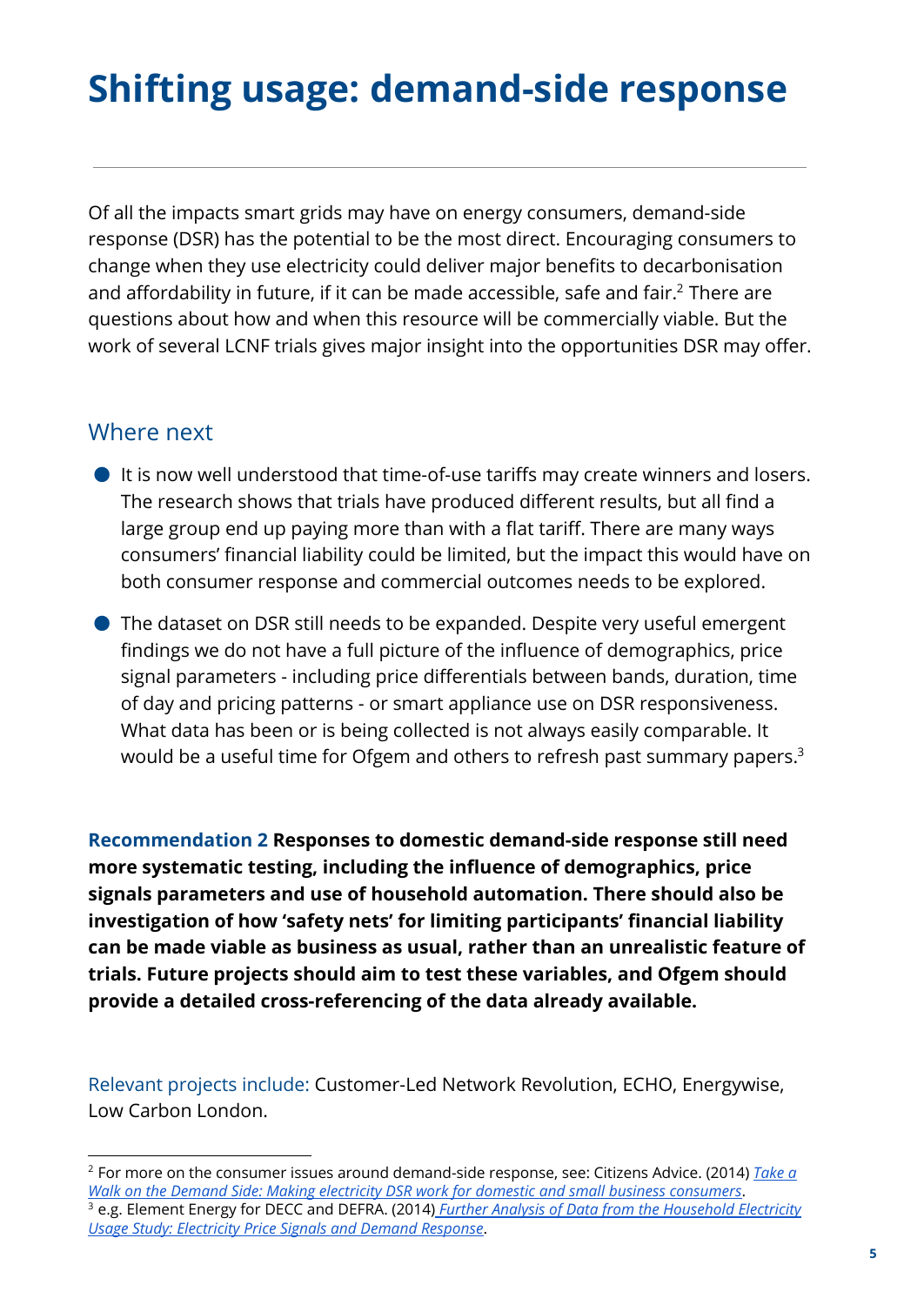# **New technology: towards smart homes**

Smart grids might affect energy consumers' behaviour or how companies interact with them. But they will also influence how technology in and around the home develops. Our research looked at LCNF projects working with smart appliances, electric vehicles, heat pumps, domestic-level generation and storage of electricity and/or heat and energy, and efficient technology such as LED lighting. Larger, more two-way load from these sources will pose a challenge to networks. At the same time, they will also make load more flexible. The opportunity from trials at this point is to understand how different types of consumers might respond to these technologies, how they can benefit, and where any problems might arise.

#### Where next

- Trial findings suggest that emerging technology will be key to empowering consumers to engage with the smart grid, so long as it is reliable and simple to control. Intelligent and interconnected solutions where the consumer is passive have been particularly effective, suggesting scope to build on these in future.
- Several projects have experienced issues with reliability of equipment, installation and customer communications. There may be a need for a framework to promote best practice, as already exists for microgeneration.
- Solutions based on in-home technology risk favouring richer consumers. Trial conditions have reduced the commercial pressures that would tend to cause this, but there is now a need to investigate low-cost or subsidised alternatives.

**Recommendation 3Low carbon technologies, and in particular electric vehicles, should be seen as a key enabler for domestic demand side response. They can be flexible with little disruption to the consumer, and they should offer a chance to engage consumers around new behaviours and attitudes.**

Relevant projects include: Customer-Led Network Revolution, ECHO, Energywise, My Electric Avenue, Low Carbon London, New Thames Valley Vision, NINES, SAVE, SoLA Bristol.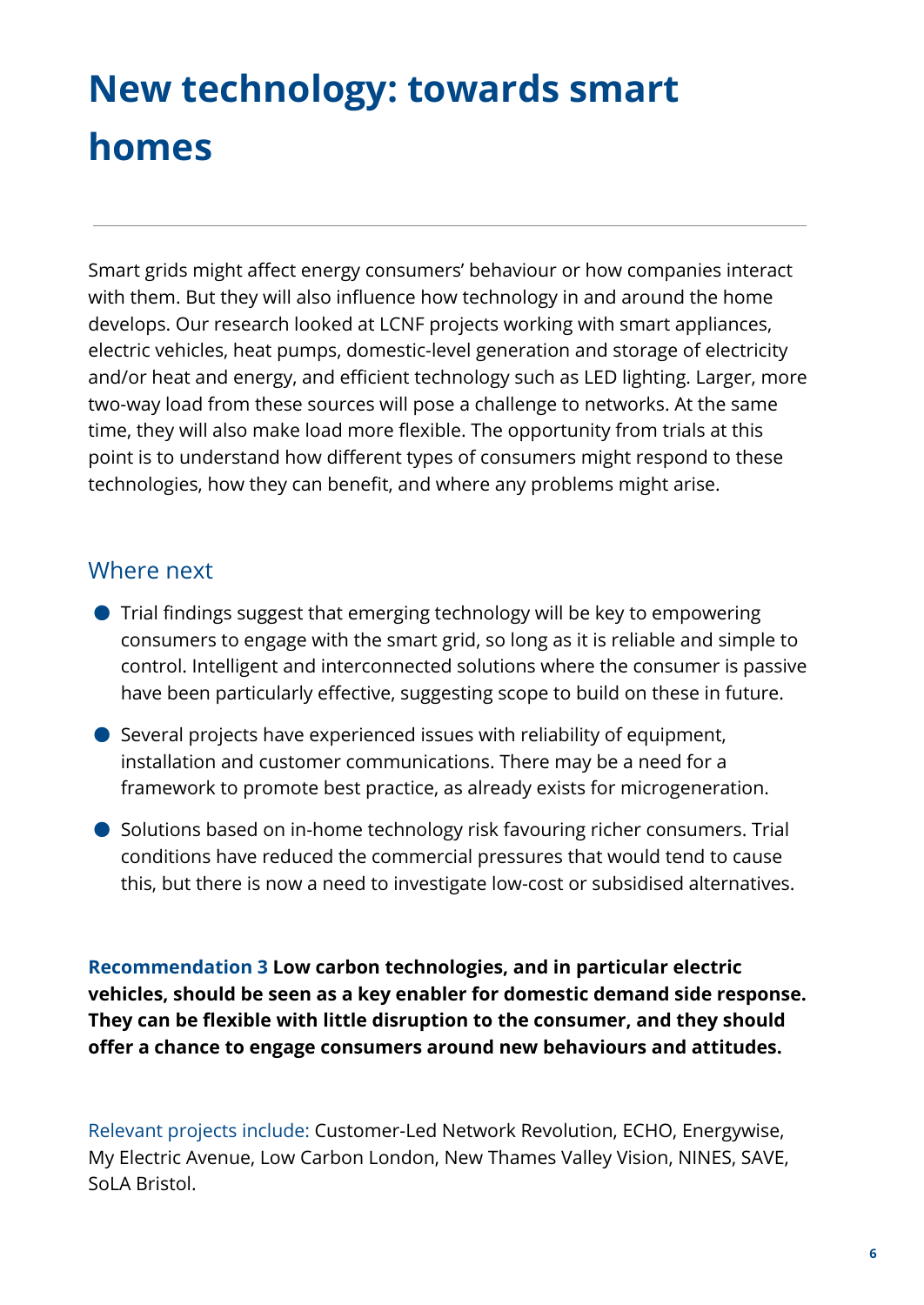### **Behind the scenes: network measures**

Our research focusses on the direct consumer impacts smart grids may have. But this is only the tip of the iceberg. In tandem with their consumer-facing innovations, networks are investigating new ways of managing energy before it reaches consumers' homes. Automated voltage control, self-healing grid and enhanced fault prevention are not phrases most consumers will need to learn, but they may have an important (positive) impact on the service they receive. Usually these new approaches are intended to be invisible to the consumer, but there may be a few cases where they become noticeable. This may well be a reasonable price to pay for the benefits delivered, but it is important to ask what consequence this might have, how likely these are and how they should be monitored.

#### Where next

- While our research did not consider the majority of LCNF projects that are only looking at upstream network measures, from those we did look at it was obvious that the distinction between upstream and consumer-facing is not always clear cut. The boundaries will only become more blurred as the role of consumers becomes more developed and heterogeneous. It remains essential always to consider how consumers are affected by change, even if the intention is that any measures taken are indiscernible. Good practice is being developed in how to test whether any impacts are in fact visible to consumers or not.
- $\bullet$  Even where consumers are not directly involved, in some cases their data may be. It is not sufficient just to obtain consumers' legal permission to use their data in this way if it is not clear what they are signing up for. The use and any consequences need to be clearly explained. This is likely to pose a major challenge moving to business as usual from trial conditions, where data rules and expectations are different.
- Innovations in technical network processes are not the only changes going on behind the scenes. One of the characteristics of smart grids is to bring together different areas of services and infrastructure. Future upstream smart grid measures should be seen as part of a wider picture of updating infrastructure, for example the introduction of minimum standards for housing efficiency.

Relevant projects include: CLASS, Low Carbon London, New Thames Valley Vision, NINES.